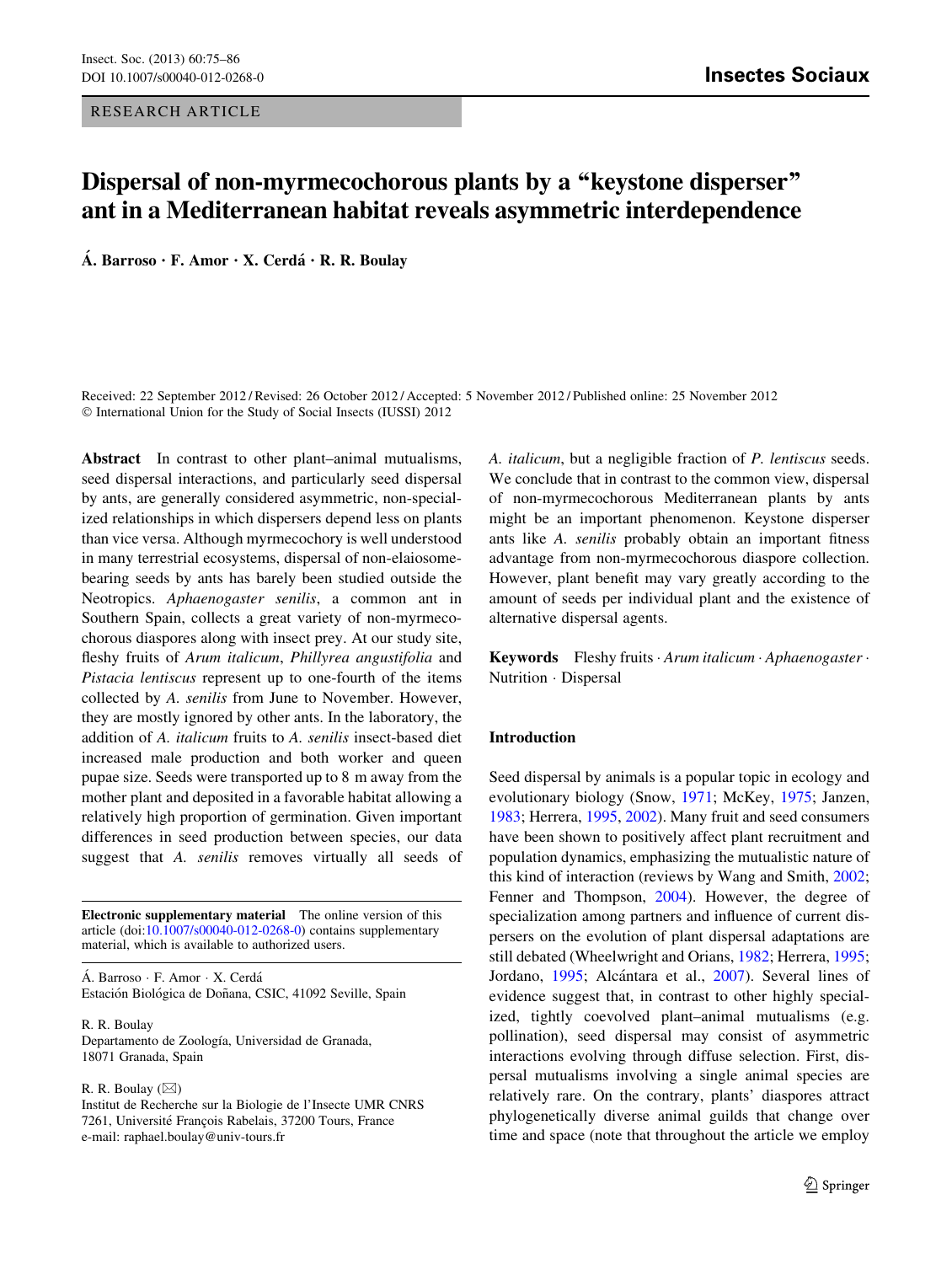diaspores as a general term for dispersal units which may be fruits or seeds depending on the plant species). Second, while plants often rely entirely on animals for seed dispersal, the reverse is not necessarily true because animals can feed on a large variety of resources, creating asymmetric partner interdependence. Third, animals can have contrasting qualitative and quantitative effects on seeds including dispersal, predation and exploitative parasitism (i.e. cheating; Horvitz and Schemske, [1986](#page-10-0); Bronstein, [1994;](#page-10-0) Boulay et al., [2007a](#page-10-0)).

Ants constitute the most abundant animal fauna of many terrestrial habitats. They are also among the main seed dispersers. Studies of seed dispersal by ants have paid much attention to true myrmecochory. Myrmecochory sensu stricto generally refers to the dispersal of seeds bearing a lipid and nutrient-rich elaiosome (Brew et al., [1989](#page-10-0); Hughes et al., [1994;](#page-10-0) Boulay et al., [2006](#page-10-0); Fischer et al., [2008](#page-10-0); Pfeiffer et al., [2010\)](#page-11-0). This appendage elicits ants to transport the elaiosomebearing diaspores back to their nest. After it has been con-sumed mostly by the larvae (Fischer et al., [2005](#page-10-0)), the ants discard the intact seed with other food remains. By transporting the vulnerable seeds soon after their release, ants allow plants to colonize new habitats (Gorb and Gorb, [2003](#page-10-0)), reduce intraspecific competition and decrease mortality by predation and fire (Heithaus, [1981;](#page-10-0) Bond and Slingsby, [1984](#page-9-0); Hughes and Westoby, [1992;](#page-10-0) Boulay et al., [2007a](#page-10-0), [2009a](#page-10-0)). However, ant seed dispersal benefits may differ greatly between species (Giladi, [2006](#page-10-0)). Gove et al., [\(2007\)](#page-10-0) coined the term ''keystone dispersers'' for species within an ant community that contribute disproportionately to seed dispersal. On the contrary, it was shown that, locally, many ants behave as cheaters by detaching elaiosomes in situ without transporting the seeds (Zelikova et al., [2008](#page-11-0); Ness et al., [2009](#page-11-0); Boulay et al. [2007a](#page-10-0), [b;](#page-10-0) Aranda-Rickert and Fracchia, [2011](#page-9-0)).

Ants do not only disperse elaiosome-bearing seeds. Many tropical ants, particularly in the New World, remove the fleshy fruits of bird-dispersed plants (Roberts and Heithaus, [1986](#page-11-0); Böhning-Gaese et al., [1999;](#page-9-0) Pizo and Oliveira, [2000](#page-11-0); Christianini et al., [2007;](#page-10-0) Christianini and Oliveira, [2009](#page-10-0), [2010\)](#page-10-0). In Mediterranean scrublands, the role of ants in fleshy fruits dispersal is controversial (Herrera, [2001\)](#page-10-0). The harvester ant Messor minor was suggested to disperse several bird-dispersed plants in a Southern Italy garrigue habitat (Aronne and Wilcock, [1994\)](#page-9-0). However, seed survival and germination after being manipulated by this granivore ant was not tested. Fleshy fruits are transport by Aphaenogaster and Cataglyphis ants in Spain but the importance of this phenomenon is unknown (Traveset, [1994;](#page-11-0) Hulme, [1997](#page-10-0); Bas et al., [2009](#page-9-0)).

Seed dispersal by ants has long been considered as a typical example of a non-specialized interaction potentially involving many ant species with no feeding specificity (Beattie and Hughes, [2002](#page-9-0)). At first glance, food rewards offered by ant-dispersed plants show little morphological and chemical specificity, suggesting that they can attract a large array of omnivorous ants. However, in spite of a few recent studies (e.g. Lubertazzi et al., [2010](#page-10-0)), the diet of seed disperser ants has not been investigated in great detail, which limits our understanding of their degree of dependence on plants. Moreover, although ant dependence on myrmecochorous seeds has been tested experimentally, the results of independent studies are rather inconsistent. In the field, Morales and Heithaus ([1998\)](#page-11-0) showed that increasing the availability of myrmecochorous seeds for Aphaenogaster rudis colonies enhanced queen production, resulting in a less male-biased sex ratio. Further analyses suggested that the observed response was a quantitative effect of adding more food rather than a qualitative effect of elaiosome nutrients (Bono and Heithaus, [2002\)](#page-9-0). Other studies conducted in the laboratory showed an increase of worker but not sexual production in Myrmica ruginodis and M. rubra (Gammans et al., [2005](#page-10-0); Fokuhl et al., [2007](#page-10-0)). In Temnothorax crassispinus it increased female weight and decreased male weight (Fokuhl et al., [2012](#page-10-0)). Adding *Datura* elaiosomebearing seeds to a standard diet had no effect on queen survival or brood production in Pogonomyrmex californicus (Marussich, [2006](#page-11-0)).

To our knowledge, ant dependence on fleshy fruits has not yet been investigated. In the present study, we questioned asymmetric interdependence in mutualisms between ants and non-myrmecochorous plants in a Mediterranean habitat. Our aim was to test the general hypotheses that (1) a limited number of ant species both depend on and provide dispersal service to many non-myrmecochores and (2) the benefit obtained by plants varies between species, depending on crop size (number of seeds or fruits per individual plant). We examined non-myrmecochorous seed use and dispersal by ants in a southern Spain shrub habitat as a model system for testing our hypotheses. The ant Aphaenogaster senilis is a keystone disperser of myrmecochores in Mediterranean habitats across the Iberian Peninsula (Boulay et al., [2007a](#page-10-0); [2009a;](#page-10-0) Espadaler and Gómez, [1997](#page-10-0)). We assessed the interdependence between A. senilis and the diaspores of the most abundant non-myrmecochorous plants in our study habitat by estimating both the proportion and number of fruits and seeds in their diet. We reasoned that A. senilis dependence on plants would be a function of the proportion of diaspores in their diet, while plant dependence on A. senilis would be a function of the number of retrieved diaspores compared to species-specific crop size. We also tested experimentally whether diet supplementation with Arum italicum fruits affected larval fate and pupae size in the laboratory. Finally, we compared A. senilis diasporeremoval behavior with that of other ants present in the same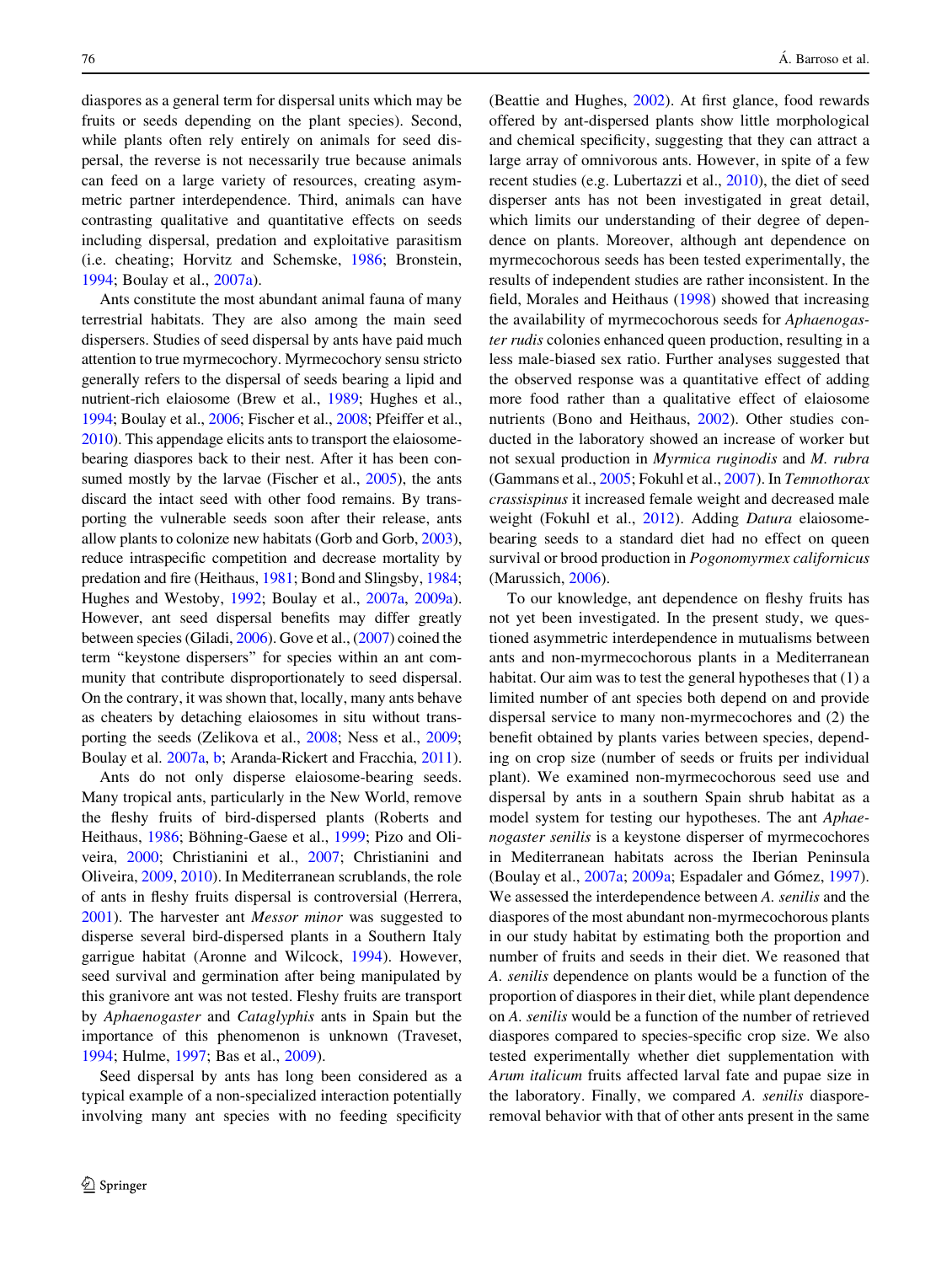community and measured seed survival, germination rates and dispersal distances.

# Materials and methods

#### Study system

The study was conducted at La Algaida, Doñana Natural Park (Southern Spain; 36°51.467'N, 6°19.295'W, 2 m elevation). It is located in a Mediterranean region with oceanic influence. Summers are hot and dry, while winters are cool and humid. The study area is a sandy strip located between a pine forest and a marshland. Shrub vegetation is dominated by Pistacia lentiscus (Anacardiaceae) and Phillyrea angustifolia (Oleaceae). Both produce large crops of small bird-dispersed drupes (ESM) that can exceed 10,000 fruits in the case of P. lentiscus (Jordano [1989](#page-10-0)). They fructify in autumn (October–November). Herbs produce much smaller crop size than shrubs. They include various species of Poaceae and Asteraceae. Arum italicum (Araceae), Ornithogalum orthophyllum (Liliaceae), Juncus acutus (Juncaceae) and Narcissus serotinus (Amaryllidaceae) are also relatively frequent. A. italicum is a perennial shadetolerant herb that grows preferentially below P. lentiscus. Each plant is composed of one to three 30-cm high spadices that produce up to 100 red fleshy fruits that mature in July (Méndez and Díaz,  $2001$ ). The fruits contain calcium oxalate crystals, which are toxic for mammals and to our knowledge no legitimate disperser has been described (Herrera, [1989](#page-10-0)). O. orthophyllum is also a perennial herb that grows in patches. Each 10 cm stalk produces a few capsules that often lie directly on the ground (ESM). Fructification of O. orthophyllum occurs in March. No myrmecochore is present in the study area, but a few plants of R. alaternus grow about 1 km away.

The ant community is composed of at least 11 species, among which A. senilis, Messor barbarus, Tetramorium forte and Cataglyphis rosenhaueri are the most abundant. A. senilis is a monogynous, monandrous species. Colonies contain an average of 1,300 monomorphic workers that are about 5 mm long and weight 5–8 mg (Boulay et al., [2007c](#page-10-0)). At our study site, average nest density is  $174$  nests ha<sup>-1</sup> (A. Barroso, unpublished data). This ant is strictly diurnal species and is active from February to November. Colonies frequently relocate nests, depending on environmental constraints. In spring and fall they occupy open areas, while in summer they move into the shade to obtain relief from extreme heat.

Colonies disperse by fission. As a consequence, resources are almost entirely allocated to the production of workers and queen-derived males. Very few queens are produced while the mother queen is present in the colony. Experimental removal of the mother queen from laboratory colonies stimulates a few totipotent first instar larvae to develop into replacement queens (Boulay et al., [2009b](#page-10-0)). About 10 days after the queen is removed, workers also start laying haploid eggs that hatch after 30 days and develop into males.

Interdependence between A. senilis and non-myrmecochorous diaspores: diet analysis

The proportion and number of diaspores in A. senilis diet were estimated in two steps. First, the proportion of diaspores in the diet was estimated. Foragers carrying items back to the nest were sampled from 57 nests and over 16 sampling days between June 2003 and November 2009. Up to 100 ants were collected at each nest entrance. All food items were kept in 70 % alcohol and identified in the laboratory.

In a second step, the number of loaded workers returning to their nest was recorded. A total of 86 nests were observed over 19 days between April 2004 and November 2009. Each nest was sampled during 10 min sessions, once every hour, for the duration of their daily foraging activity. Foraging generally lasts 12 h starting at 8:00 a.m. (Solar Local Time; Caut et al., [in press\)](#page-10-0). In order to limit interference caused by observers on ant foraging activity, foragers were not collected. For each nest, the estimated number of retrieved items was then multiplied by the proportion of diaspore in the diet during the same month of the year (obtained from step 1). Between months differences in diaspore proportions and quantities were compared by ANOVA (R Development Core Team, [2010](#page-11-0)).

A. senilis dependence on A. italicum non-myrmecochorous diaspores: diet supplementation

The effect of fruit consumption on A. senilis larval development was investigated in the laboratory. Ten colonies were collected in June 2011 near the study site. They were maintained in the laboratory in  $26 \times 17 \times 12$  cm (length  $\times$  width  $\times$  height) plastic containers, the inner wall of which was coated with  $Fluon^{\circledR}$ . Colonies were provided one teaspoon of sliced Tenebrio molitor mealworms (approximately 2.5 g fresh weight) three times a week, and maintained at  $28 \text{ °C}$  in darkness. The ants could shelter in four  $2 \times 20$  cm test tubes half filled with water maintained with a cotton plug. After 3 months in control conditions, 2 queenless groups of 200 workers and 20 first instar larvae were prepared from each mother colony. Each group was then fed three times a week with either one teaspoon of sliced mealworms (Control;  $n = 10$ ) or with one teaspoon of sliced mealworms plus two A. italicum fruits (Treatment;  $n = 10$ ). Therefore, both control and treatment groups received an excess of mealworms in comparison to the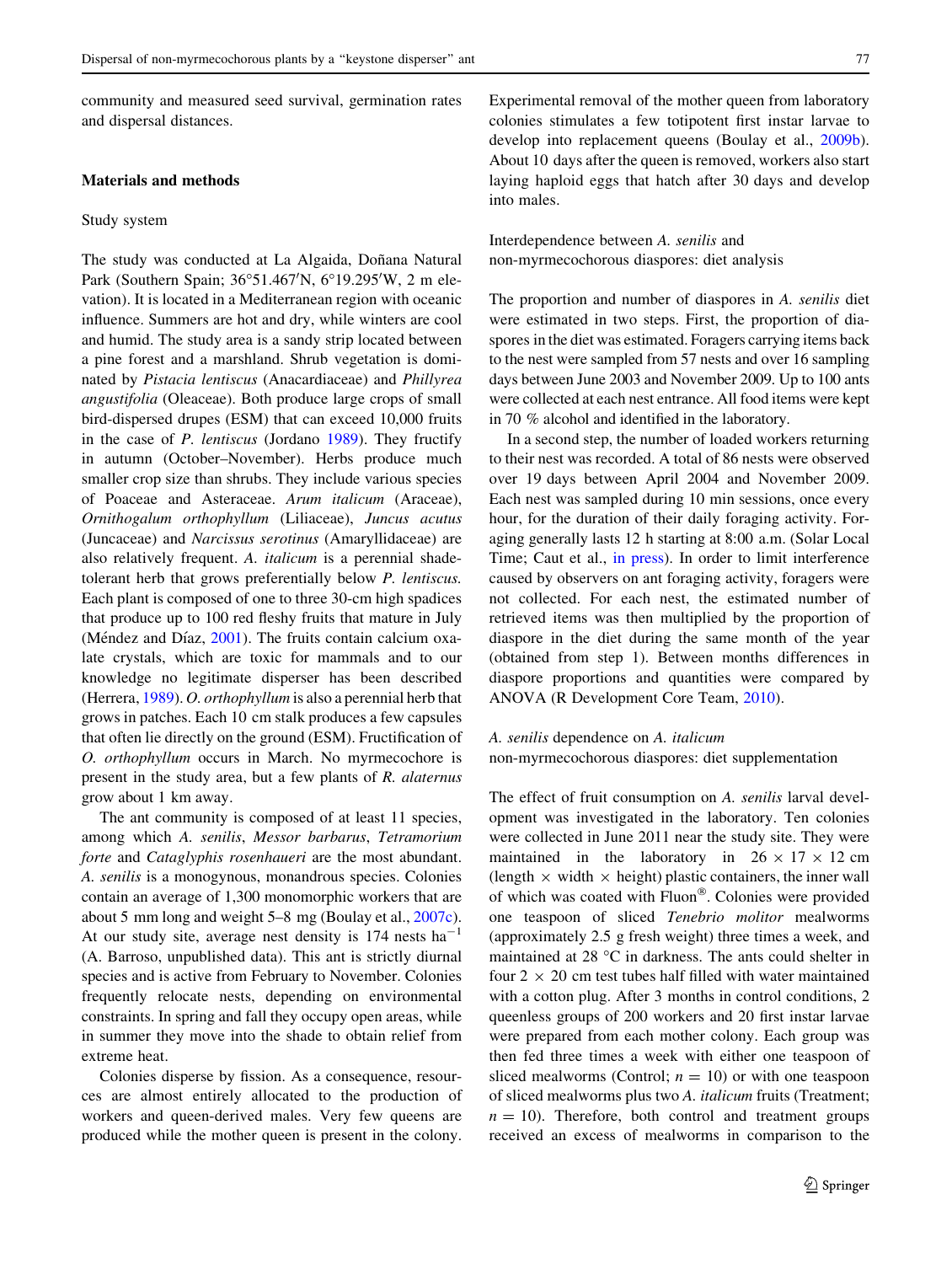ration supplied to our stock colonies that contain ca. 1,000 workers and a much larger brood. A. italicum fruit and seed fresh weights measured on a Sartorius  $10^{-4}$  g precision balance were  $0.200 \pm 0.010$  and  $0.061 \pm 0.007$  g, respectively (mean  $\pm$  SE;  $n = 20$ ). So, each treatment group received  $0.834 \pm 0.078$  g of pulp per week, which is approximately 14 % of the mealworm ration. The fruits used had been frozen and stored at  $-20$  °C just after collection in the field. The production of worker, queen and male pupae was checked three times a week during the 3 months of the experiment. Pupae length was then measured on a Leica<sup> $\circledast$ </sup> stereomicroscope equipped with a digital camera. Worker mortality rate (percentage of death day<sup>-1</sup>) was estimated by counting the number of living workers after 42 and 84 days and averaging mortality rates over both periods. Linear mixed models were used to test differences in the production and size of worker, queen and male and in worker mortality rates. The colony of origin was included as a random factor, while diet was a fixed factor. Holm's sequential Bonferroni procedure was used to control for the risk of accepting false negatives (R Development Core Team, [2010](#page-11-0)).

Dependence of plants on A. senilis: relative specificity of diaspore-removal behavior

The relative importance of diaspore removal by ants versus vertebrates was tested in three field experiments for four plant fruits (A. italicum, P. angustifolia, P. lentiscus and O. orthophyllum) during their respective period of fructification. These four species were chosen because they were among the most abundant in the diet of A. senilis (see [Results](#page-4-0)).

The first experiment compared fruit removal by ants and other animals. Fruit depots of A. italicum, P. angustifolia and P. lentiscus were set up on the ground during their respective fructification periods. At 8:00 a.m., 15 pairs of depots containing 10 fruits each were set up near the plants. One depot of each pair was open to all animals, while the other was covered with a wire mesh. The size of the mesh (1 cm) allowed the passage of invertebrates, including ants, but not that of vertebrates like mice. Preliminary observations indicated that in contrast the other plants, the fruit of O. orthophyllum remained attached to the plant. Ants were observed cutting the peduncle of the fruit and the stalk in order to remove the fruit. For that reason, we chose to adapt the procedure for this plant species and offer the seeds in less artificial conditions. We selected 15 pairs of plants, counted the number of capsules at 8:00 a.m. and covered half of them with a vertebrate excluder. The other half remained accessible to all animals. Non-removed diaspores were counted after 24 h. Linear mixed models were used to compare diaspore removal between control (open) and experimental (vertebrate excluder) depots, with the pair considered as a random factor. Plant species and vertebrate excluder were fixed factors. The lme function from the R software was used to fit linear mixed models (R Development Core Team, [2010\)](#page-11-0).

The second experiment compared diaspore removal of A. italicum, P. lentiscus, P. angustifolia and O. orthophyllum by diurnal invertebrates, particularly ants. This experiment was conducted during the period of fructification of each plant species. Depending on the plant species, 15 or 30 observation stations were observed. These stations were set up between 8:00 and 10:00 a.m., close to fruiting plants. Each station was composed of a  $60 \times 60$  cm quadrat at the center of which 5–20 fruits were deposited, depending on the plant species. Ant presence and behavior were recorded in the quadrats during 3 min every hour until 8:00 p.m. or until the fruits had been removed. Ant behavior was classified as (1) ignore, (2) antennate, explore or feed on the pulp and (3) remove diaspore. For each plant species, the frequency of each behavioral category was compared between ant species by means of Pearson  $\chi^2$  test (R Development Core Team, [2010](#page-11-0)). In addition, linear mixed models were fitted for each plant species with removal rate per hour as the response variable and the occurrence of each ant species in the quadrat during the previous hour as explanatory variable. The quadrats were included as random variables.

A third experiment estimated the fruit removal rate of A. italicum by nocturnal animals. Before sun set (9:00 p.m.) we used small wooden sticks to mark the exact position of each fruit located below 15 plants with a. After sunrise, at 8:00 a.m. the following day, we recorded whether the fruits were still at the same location. This experiment was repeated on three consecutive nights during the fruiting period of A. italicum (8, 9 and 10 July 2009).

Dependence of plants on A. senilis: dispersal distance, seed survival and germination

Field and laboratory data were collected to determine how A. senilis affects diaspore fate during and after dispersal. Distance of diaspore dispersal by A. senilis was estimated for A. italicum only. Thirty plants were monitored during periods of 3 min  $h^{-1}$  during 12 h. When A. senilis workers were observed removing fruits, they were followed to their nest entrance and the plant–nest distance was measured. The nest day an area represented by a 2 m radius quarter-circle centered on the nest was carefully checked during approximately 1 h to locate rejected A. italicum seeds.

Seeds of A. italicum, P. lentiscus, P. angustifolia and O. orthophyllum were collected after they had been rejected in the vicinity of the nests  $(\leq 1 \text{ m})$ . They were brought to the lab and moistened in water for 24 h. They were then cut longitudinally and placed in a 1 % Tetrazolium (TZ) water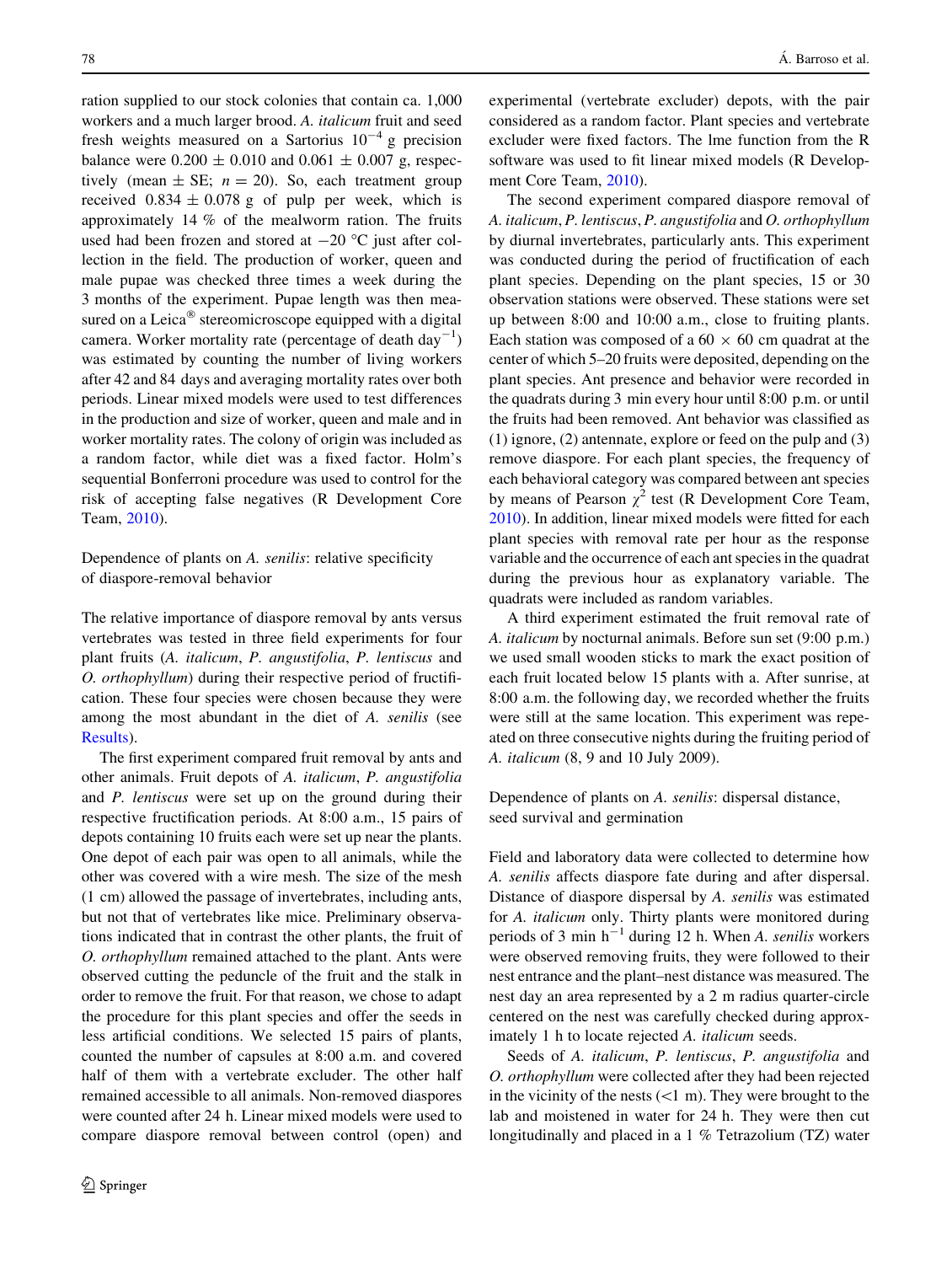<span id="page-4-0"></span>solution for 24 h. This treatment results in live (respirating) embryos being stained red (Grooms, [2006](#page-10-0)), which were subsequently the seeds that we classified, and counted, as survivors. Pearson  $\chi^2$  test was used to compare seed survival between plant species.

Two germination tests were conducted using freshly collected A. italicum seeds. The aim of these experiments was to test whether pulp removal by ants affected seed germination. First, 50 seeds were collected outside A. senilis nests (\1 m; dispersed) and 50 seeds were collected from plants (non-dispersed). These were sowed individually in peat pots that were maintained in a green house at  $25^{\circ}$ C. Water was provided every 2–3 days. The proportion of germinated seeds in both groups was checked after 20 weeks and compared using Yates-corrected  $\chi^2$  test. A second experiment was conducted in the field using seeds collected in August 2009. Sixteen pockets prepared with a mosquito net were filled each with 12 ant-dispersed seeds collected at the nest entrance. Six other pockets were filled with six non-dispersed seeds extracted from matured fruits collected on the plants (all the fruit pulp was carefully washed out). The seeds were sowed in what is typically a favorable habitat, i.e., below established P. lentiscus shrubs, in September 2009. Germination was checked after 27 weeks. The proportion of germinated seeds per envelope was compared between treatments by ANOVA (R Development Core Team, [2010\)](#page-11-0).

# Results

Interdependence between A. senilis and non-myrmecochorous diaspores: diet analysis

A total of 2,148 retrieved food items were sampled, out of which 334 (16 %) were seeds or fruits. The remaining were mostly insect corpses, flower petals and bird feces. The proportion of diaspores in the diet was close to zero from February to May but increased significantly in the second part of the year (difference between months: ANOVA:  $F_{9,47} = 6.13$ ,  $P < 0.0001$ ). In October diaspores represented 46  $\pm$  10 % (mean  $\pm$  SE) of all retrieved food items. Fruits of A. italicum, P. lentiscus and P. angustifolia were among the preferred diaspores. In July, fruits of A. italicum accounted for almost one-fourth of the retrieved items  $(22 \pm 9 \%)$ , Fig. 1a). In autumn, the fruits of A. *italicum* were no longer available and the ants switched to those of P. lentiscus and P. angustifolia. In October, the fruits of both plants accounted for a major fraction of the diet of A. senilis (12  $\pm$  8 and 25  $\pm$  13 %, respectively). Other seeds and fruits retrieved in lesser proportions included those of J. acutus (Juncaceae), N. serotinus (Amaryllidaceae), Rhamnus alaternus (Rhamnaceae), Anagallis sp. (Primulaceae), Erodium sp. (Geraniaceae), Medicago sp. (Fabaceae), Frankenia laevis (Frankeniaceae) and various species of unidentified Poaceae and Asteraceae.

The foraging activity of A. senilis showed a marked annual pattern. The number of retrieved food items was the highest in May, ranging between 336 and 1,242 items nest<sup>-1</sup> day<sup>-1</sup>, and the lowest in November, ranging between 6 and 96 items nest<sup>-1</sup> day<sup>-1</sup>. The combination of the number and proportion of items retrieved per day and nest indicated that the estimated number of retrieved diaspores increased significantly between June and November compared to the previous months (Fig. 1b; ANOVA:  $F_{9,76} = 11.58, P < 0.0001$ . In June, colonies of A. senilis retrieved up to 37.9  $\pm$  8.3 (mean  $\pm$  SE) fruits of A. italicum per day and in October they collected  $16.0 \pm 2.6$  and  $32.3 \pm 5.4$  fruits of *P. lentiscus* and P. angustifolia, respectively.



Fig. 1 Annual variations in the proportion (a) and number (b) of diaspores in the diet of A. senilis. Values are mean  $\pm$  SE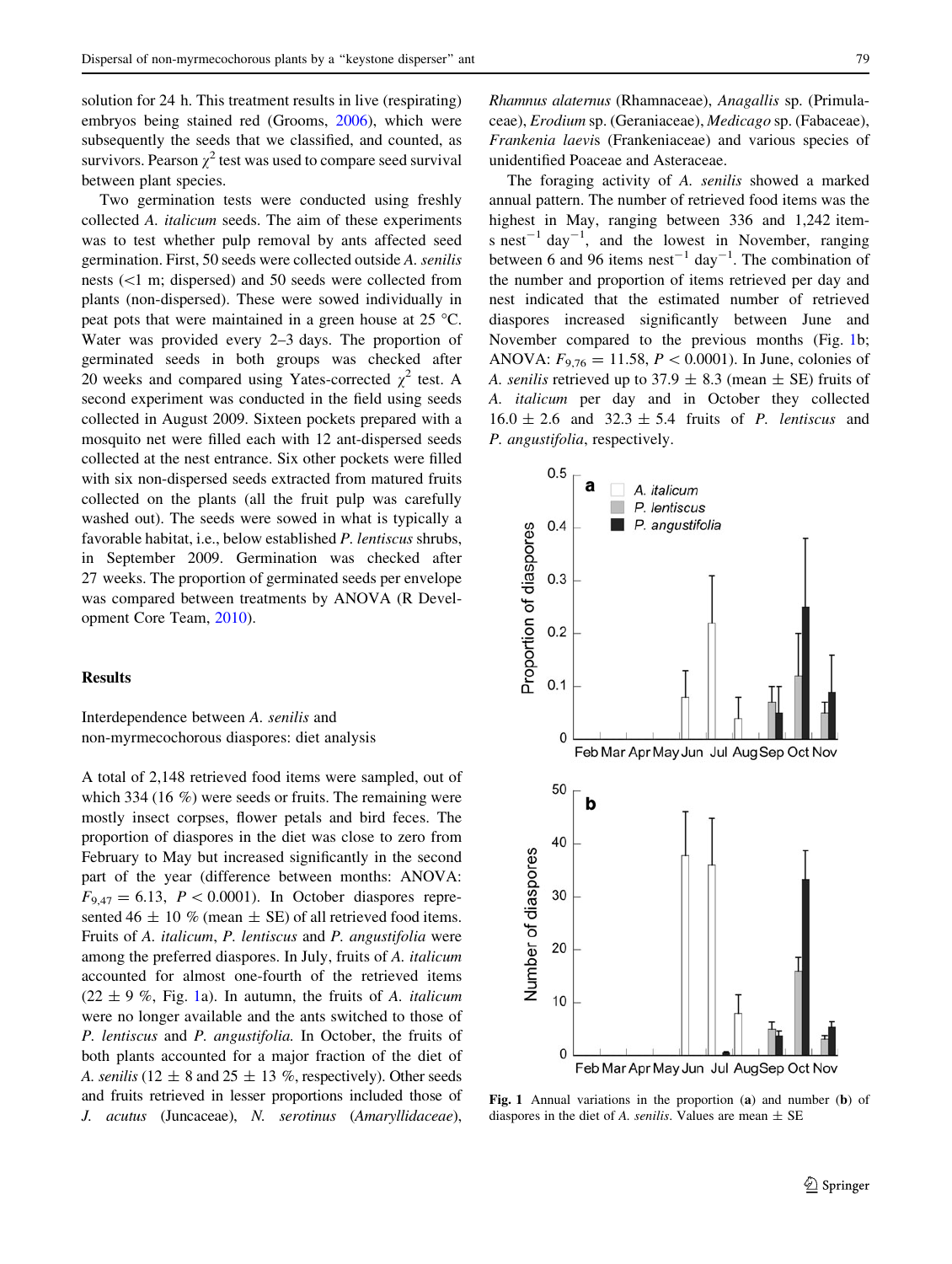### A. senilis dependence on A. italicum

non-myrmecochorous diaspores: diet supplementation

The addition of A. italicum fruits to a normal mealworm-based diet had two major consequences. It increased diploid larvae size and the number of workers produced males. Although the number of first instar diploid larvae developing into workers and queens did not differ significantly between the two diets, both female castes were significantly larger when A. italicum fruits were provided (Table 1). Queen and worker pupae were 10 and 9 % longer when A. italicum fruits were provided.

Only five male pupae were produced in total during the first 3 weeks of the experiment. Since orphan workers begin producing male egg after about 10 days, these males were in all likelihood male offspring of the removed queens. These males were removed from the analysis. Workers' male offspring pupae first appeared after 50 days. They were 2.1 times more numerous when A. *italicum* fruits were provided (Table 1). Males were only 2 % longer with A. *italicum* fruits, which was not significantly different. On average,  $1.39 \pm 0.07$  workers died every day in both treatments, which represented a mortality rate of 0.94  $\pm$  0.10 % dead workers day<sup>-1</sup>. Mortality rate did not differ according to the diet.

Dependence of plants on A. senilis: relative specificity of diaspore-removal behavior

The proportion of seeds removed in 24 h differed significantly between plant species (lme:  $F_{3,59} = 12.79, P < 0001$ ). A. itali-

Table 1 Effect of diet supplementation with A. *italicum* fruits on the number and size of worker, male and queen pupae and worker survival rate

|                                                                                                 | MW | MW/Ar                                               | df<br>(num,<br>den) | F | P            |
|-------------------------------------------------------------------------------------------------|----|-----------------------------------------------------|---------------------|---|--------------|
| Number of new<br>queens                                                                         |    | $3.4 \pm 0.37$ $2.5 \pm 0.52$ 1, 9                  |                     |   | 2.93 0.1212  |
| Number of new<br>workers                                                                        |    | $9.4 \pm 1.49$ $11.2 \pm 1.22$ 1, 9                 |                     |   | 3.57 0.0913  |
| Number of<br>workers' male<br>offspring                                                         |    | $2.8 \pm 1.06$ $6.0 \pm 1.17$ 1, 9                  |                     |   | 11.29 0.0084 |
| Oueen size (mm) $5.21 \pm 0.07$ $5.74 \pm 0.11$ 1, 44 20.70 0.0001                              |    |                                                     |                     |   |              |
| Worker size<br>(mm)                                                                             |    | $4.18 \pm 0.05$ $4.57 \pm 0.05$ 1, 136 57.23 0.0001 |                     |   |              |
| Male size (mm)                                                                                  |    | $4.35 \pm 0.04$ 4.44 $\pm$ 0.05 1, 44               |                     |   | 3.02 0.0891  |
| Worker mortality $1.01 \pm 0.07$ 0.97 $\pm$ 0.07 1, 9<br>rate $(\%$ of<br>$death \, day^{-1}$ ) |    |                                                     |                     |   | 0.09 0.7669  |

All values are mean  $\pm$  SE. Bold values denote significant differences after Holms' sequential Bonferroni correction.  $N = 10$  groups per diet MW mealworm diet, MW/Ar mealworm diet supplemented with A. italicum fruits

**Table 2** Percentages of removed diaspores after 24 h (mean  $\pm$  SE) with and without vertebrate excluders

|                        | Open depots     | With vertebrate excluder |
|------------------------|-----------------|--------------------------|
| A. <i>italicum</i> (a) | $0.97 \pm 0.02$ | $0.99 \pm 0.01$          |
| O. orthophyllum (b)    | $0.46 \pm 0.12$ | $0.41 \pm 0.12$          |
| P. angustifolia (a)    | $0.85 \pm 0.08$ | $0.83 \pm 0.07$          |
| P. lentiscus (b)       | $0.49 \pm 0.11$ | $0.58 \pm 0.11$          |

Different letters between parentheses denote significant differences between plant species. There was no significant difference between open and vertebrate-excluded depots.  $N = 15$  depots per species and treatment

cum and P. angustifolia were the most rapidly removed fruits, while the removal rates of both P. lentiscus and O. orthophyllum were lower. The vertebrate excluder did not significantly affect removal rate (Table 2; lme:  $F_{1,59} = 0.04$ ,  $P =$ 0.84), nor did the vertebrate excluder effect interact significantly with that of plant species (lme:  $F_{3,59} = 0.33, P < 0.80$ ). This suggests that once they are on the ground, diaspores of the four plant species are mostly removed by invertebrates and that vertebrates have little or no impact on removal.

A total of seven ant species were observed around the studied plants. A. senilis (Asen) and Tetramorium fortis (Tfor) were active from February to November and were frequently observed in the sampling quadrats near the fruiting plants. By contrast, Cataglyphis rosenhaueri (Cros) and Crematogaster auberti (Caub) were only active in summer, during the fructification of A. italicum. The frequency of diaspore-removal behavior was extremely biased toward A. senilis. With the exception of *M. barbarus* (Mbar), that was seen transporting one drupe of P. angustifolia and one drupe of P. lentiscus, A. senilis was the only species that removed diaspores (Fig. [2](#page-6-0)). The other ant species either ignored them or explored them with their antenna. The proportion of removal behaviors by A. senilis versus both of the other behavioral classes (ignore and explore) did not vary significantly between plant species ( $\chi^2 = 3.83$ ,  $df = 3$ ,  $P = 0.2803$ . No other interaction between diaspores and other diurnal invertebrates was recorded except for one coleopteran that was observed eating an A. italicum fruit.

These results were corroborated by the fact that the proportion of removed diaspores in 1 h correlated significantly with the occurrence of A. senilis during the previous hour, but not with that of other ant species (Fig. [3](#page-7-0); Table 3).

Out of 225 fruits of A. italicum localized below the 15 plants before sunset, only 6 (2.7 %) were removed by nocturnal animals.

Dependence of plants on A. senilis: seed dispersal, survival and germination

Of the 30 plants that were monitored, 28 were visited by one to three A. senilis colonies. The majority of seeds (41 %)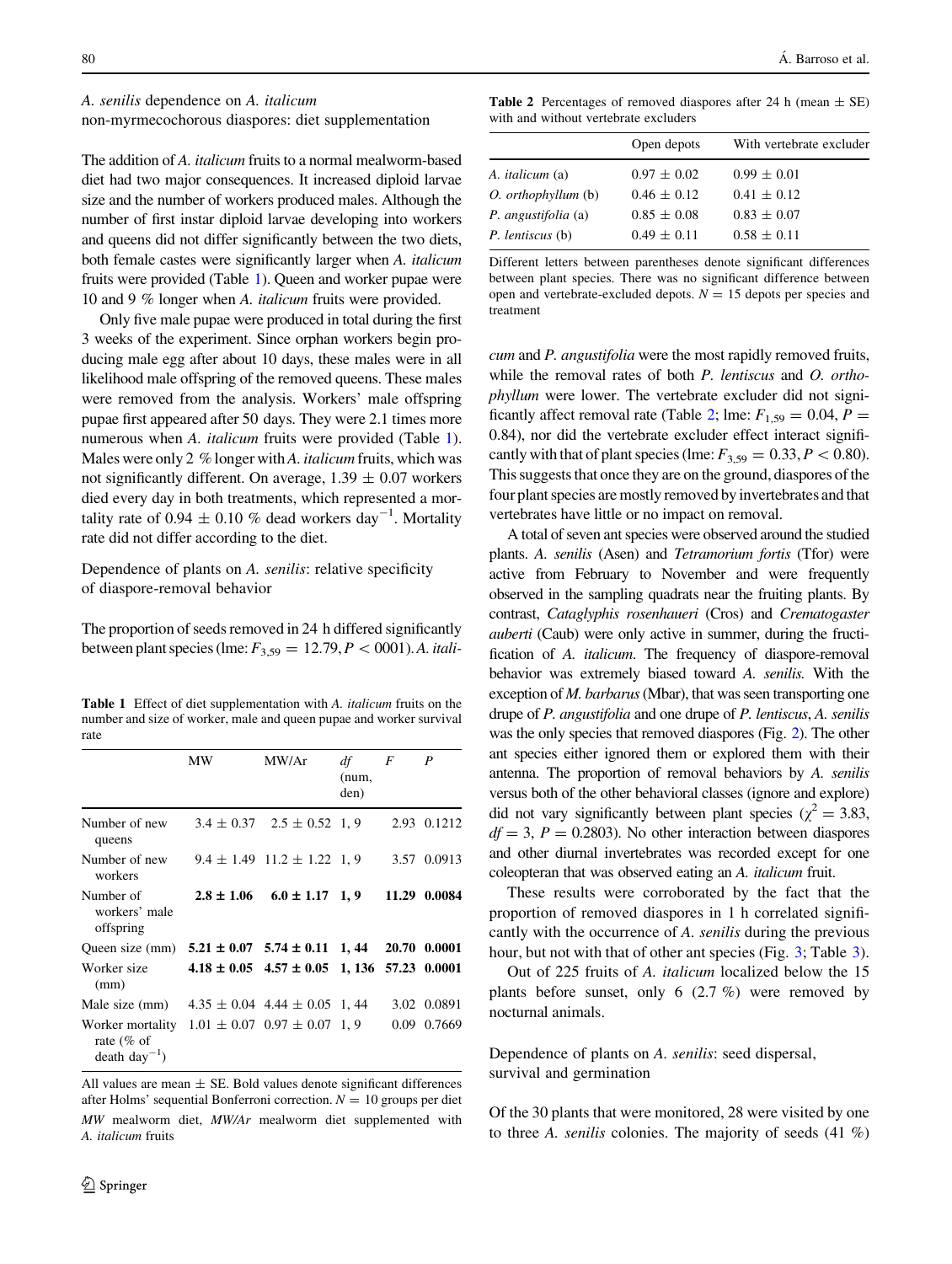<span id="page-6-0"></span>Fig. 2 Relative frequency of behavioral interactions between the most abundant ant species and the diaspores of four plant species. White ignore, light grey antennate/explore, dark grey remove. Ant species: Asen Aphaenogaster senilis, Tfor Tetramorium forte, Caub Crematogaster auberti, Cros Cataglyphis rosenhaueri, Tnig Tapinoma nigerrimum, Cscu Crematogaster scutellaris, Mbar Messor barbarus



were first moved to a nest located 2–4 m away from the mother plant (Fig. [4](#page-8-0)) with a few seeds transported as far as 8 m. A second movement occurred after the ants had consumed the fruit pulp. A total of 399 A. italicum seeds were discovered after they had been discarded from ant nests. Most seeds (48 %) were discarded between 25 and 50 cm away from the nest entrances (Fig. [4\)](#page-8-0).

The Tetrazolium testing indicated that 92 % ( $n = 26$ ) seeds) of A. italicum seeds rejected by A. senilis were still alive. This percentage was similarly high, and not significantly different, for the other plant species, P. lentiscus (80 %,  $n = 10$ ), P. angustifolia (96 %,  $n = 28$ ) and O. orthophyllum  $(100 \%, n = 37; \chi^2 = 8, df = 6, P = 0.2381).$ 

Germination tests gave contrasting results in the lab and in the field. After 20 weeks in laboratory conditions, non-dispersed A. italicum seeds germinated in a significantly higher proportion than dispersed seeds (88 % vs. 68 %; Yates-corrected  $\chi^2 = 4.72$ ;  $df = 1$ ;  $P = 0.029$ ;  $n = 50$  seeds per treatment). However, after 27 weeks, the average proportion of seeds that germinated per pocket in the field was not significantly different between dispersed and non-dispersed seeds  $(51 \pm 21)$ vs.  $39 \pm 7$  %, mean  $\pm$  SE, respectively; ANOVA:  $F_{1, 21} = 1.05, P = 0.3186.$ 

#### Discussion

This study demonstrates the complexity and variable degree of interdependence asymmetry in ant–seed dispersal interactions. As hypothesized, detailed diet analysis showed that, depending on the season, non-myrmecochorous diaspores may account for a relatively high proportion of the food items retrieved by A. senilis, emphasizing their importance for ants. Moreover, the supplementation of a normal mealworm-based diet with A. italicum fruits enhanced the number of produced males and the size of workers and queens. A. senilis was found to be the primary disperser of A. italicum and O. orthophyllum and to remove a high proportion of the fallen fruits of P. lentiscus and P. angustifolia, which directly supports our second hypothesis. In our study site, seeds were moved several meters away from the mother plant, and a high proportion survived and germinated. However, the estimated number of removed fruits per nest was low and suggested that, depending on the plant species, ants could either retrieve virtually the entire fruit crop of an individual plant or only a negligible portion.

Seed dispersal by ants has mostly been studied from the plant perspective by determining the potential effect of ants on plant demography and reproduction. Yet, understanding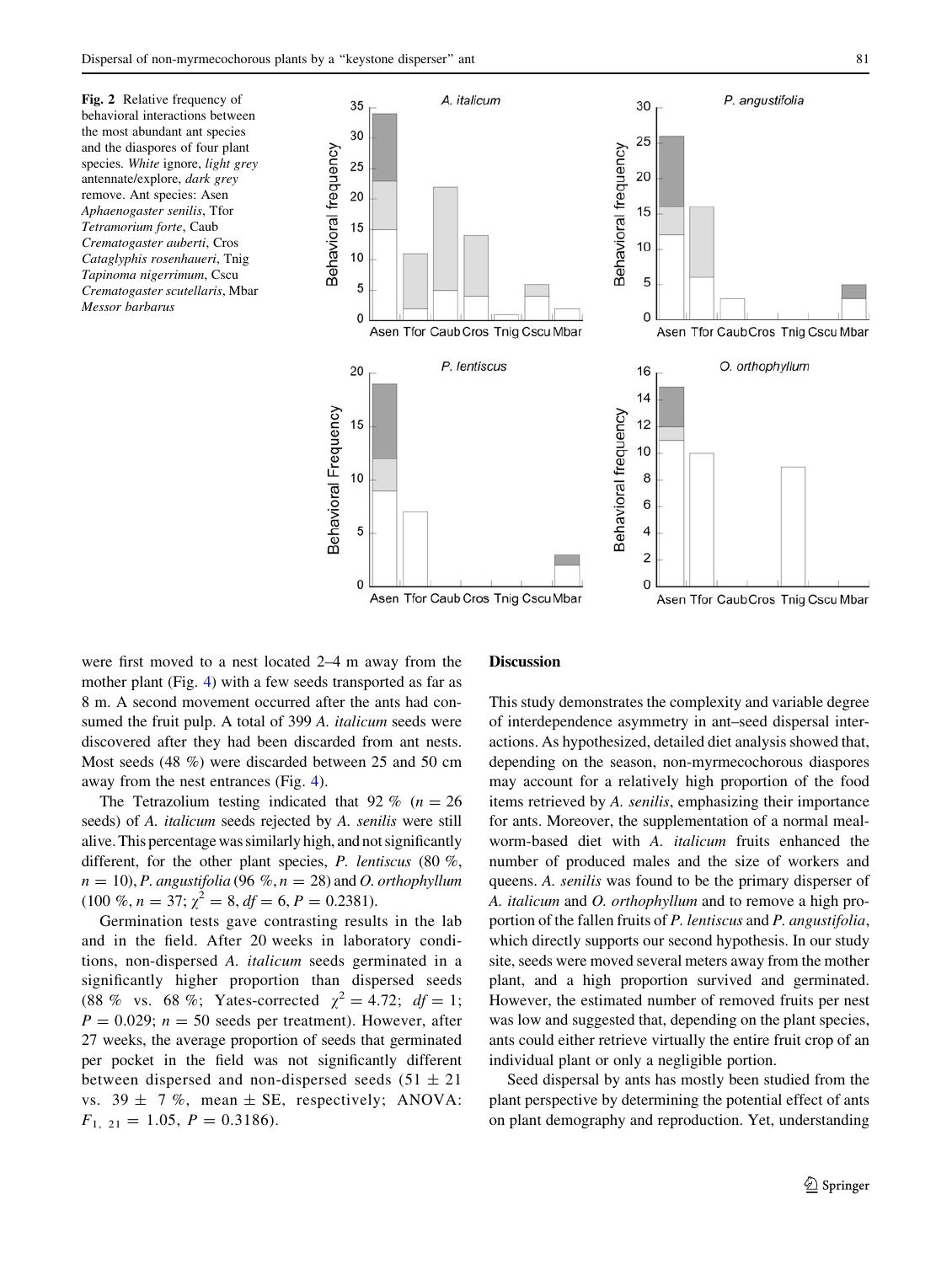<span id="page-7-0"></span>



M. barbarus 2.55 0.115 – – 3.03 0.083 0.59 0.442

Table 3 Results of the four linear mixed models testing the relation between the occurrence of ant species in a quadrat and diaspore-removal rate during the following hour

| Results in bold denote          |
|---------------------------------|
| significant correlation between |
| species occurrence and removal  |
| rate                            |

the evolution of seed dispersal by ants also requires insight into the effect of plant rewards on ants. The diet of ants that are keystone seed dispersers is only known for a few species (Lubertazzi et al., [2010](#page-10-0)). At our study site A. senilis collected a large array of food items, which confirms their omnivorous regime. Particularly interesting are the relative importance and diversity of diaspores included in their diet. In summer and fall, fruits represented up to 1/4 of the retrieved items. These diaspores belonged to at least 12 plant families. The fruits of A. italicum and of P. lentiscus and P. angustifolia were A. senilis' preferred diaspores in summer and autumn, respectively. A few seeds of Rhamnus alaternus were also collected, although this species does not

T. nigerrimum 2.92 0.089 2.06 0.7851

C. scutellaris 1.63 0.203

grow in our study plot. This suggests that these seeds had been removed from bird droppings, as has been shown in other regions (Aronne and Wilcock, [1994;](#page-9-0) Bas et al., [2009](#page-9-0)).

Pistacia lentiscus and P. angustifolia are known to be dispersed by birds (Jordano, [1989](#page-10-0)). The lack of difference in seed removal between open and vertebrate-excluded depots suggests that, during our study, birds or other vertebrates did not remove the fallen fruits of either. To our knowledge, no legitimate disperser had been described for A. italicum and O. orthophyllum. The fact that fruit removal rate was not affected by the presence of a wire mesh indicates that vertebrates are not involved in both plants dispersal. Field observations further showed that during the day, the fruits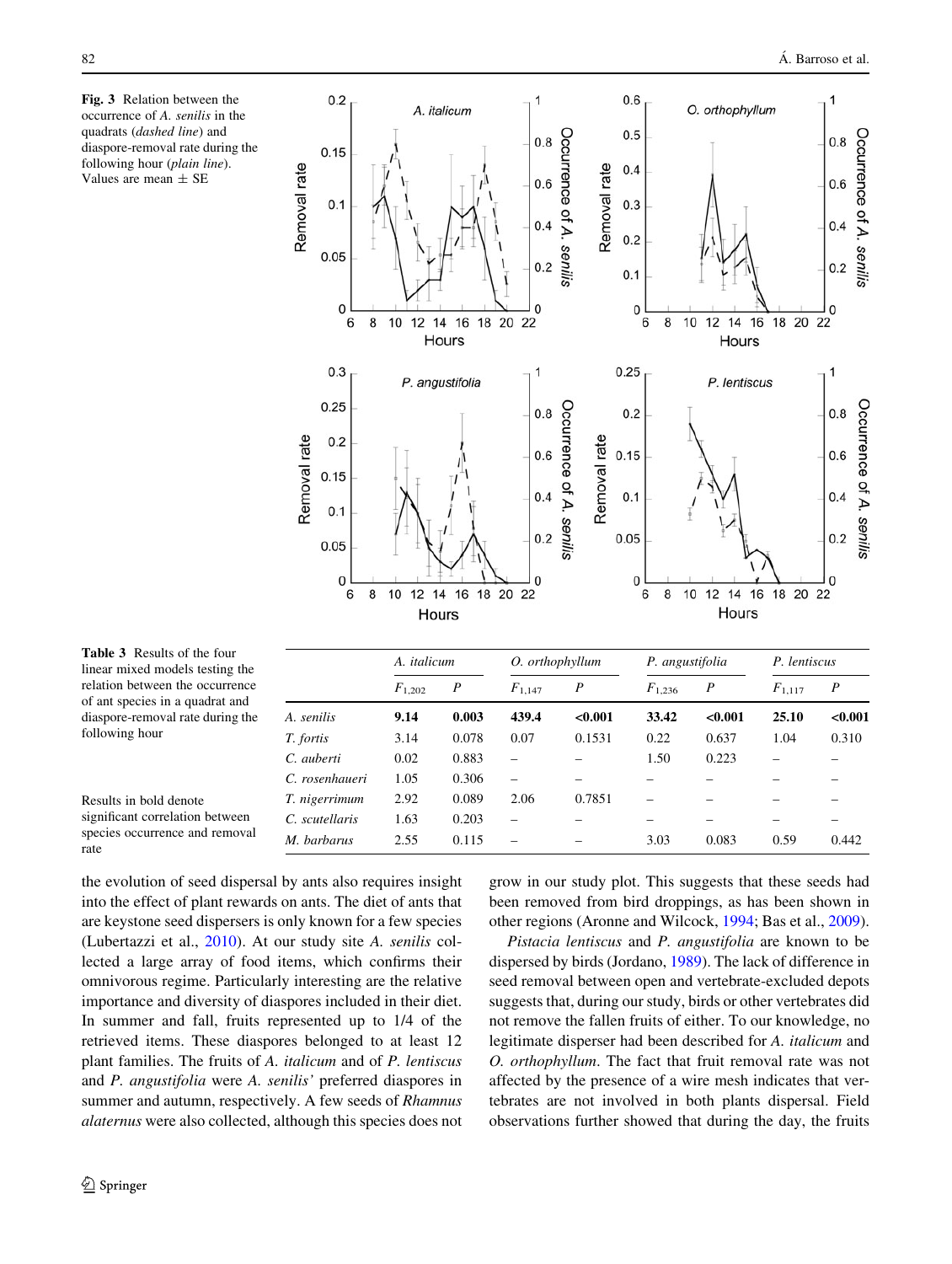<span id="page-8-0"></span>

Fig. 4 Distribution of primary and secondary dispersal distances of A. italicum fruits. Primary dispersal is from the plant to the nest. Secondary dispersal is from the nest to the final rejection location

were mostly removed by A. senilis. During the night removal of A. italicum by nocturnal animals (such as slugs or snails) is very low (2.7 %). This suggests that A. senilis is the main disperser of A. italicum and O. orthophyllum. The fruits of A. italicum are toxic to mammals but not to A. senilis, which intensively removed them. In the laboratory, the pulp was consumed both by the workers and the larvae (personal observation).

The effect of adding A. *italicum* diaspores to an ad libitum insect-based diet produced different effects than those reported with elaiosome-bearing seeds (Gammans et al., [2005;](#page-10-0) Fokuhl et al., [2007](#page-10-0), [2012\)](#page-10-0). Arum italicum fruits did not alter orphan worker survival but increased the number of their sons and thus their inclusive fitness. The absence of the queen does not represent a hopeless reproductive situation for A. senilis because workers can lay their own haploid male eggs and raise their sister larvae into replacement queens (Boulay et al., [2009b\)](#page-10-0). Increasing male production by workers clearly enhances their direct fitness. Moreover, increasing both worker and queen pupae size probably increases their chance of success, and indirectly the whole colony fitness.

The mechanism by which the consumption of A. italicum fruits alters worker reproduction and larval growth is beyond the scope of the present study. However, this effect is probably qualitative rather than quantitative, since mealworms were provided in large excess to treatment and control groups. The pulp of A. italicum contains a high concentration of carbohydrates and carotenoids (Debussche et al., [1987\)](#page-10-0) and possibly many other nutrients that might affect larval development and worker egg-laying. In addition, the consumption of A. italicum pulp by adult workers might affect their physiology and behavior, and indirectly the way nurses rear the brood. The observed effect may also not be specific of A. italicum; providing the fruits of other plant species may have yield similar consequences on ants. Moreover, our result may be amplified by the fact that our laboratory colonies have only access to mealworms. Although mealworms constitute a preferred food item compared to plants, recent studies have shown that this omnivorous ant relies on both plant and arthropod food items (Caut et al., [in press](#page-10-0)). Further studies are necessary to test these hypotheses.

Although the offered fruits potentially attracted several ant species, most behaved as cheaters by feeding on the pulp without contributing effectively to dispersal. A. senilis was almost the only species that removed diaspores. The genus Aphaenogaster, including A. senilis, is known to be an important myrmecochore partner (Hughes et al., [1994](#page-10-0); Boulay et al., [2005;](#page-10-0) Manzaneda et al., [2007;](#page-10-0) Boulay et al., [2007a,](#page-10-0) [b;](#page-10-0) Espadaler and Gómez, [1996;](#page-10-0) Zelikova et al., [2008](#page-11-0); Ness et al., [2009\)](#page-11-0). These results cast doubts on the hypothesis that seed dispersal by ants is an unspecialized interaction. They also contradict the hypothesis according to which the main myrmecochorous seed dispersers are scavengers that rarely collect plant material other than elaiosomes (Hughes et al., [1994](#page-10-0)).

At least two non-exclusive hypotheses may explain the predominant role of Aphaenogaster species in fruit and seed removal. First, as suggested by Boulay et al. [\(2007a](#page-10-0)), Aphaenogaster are generally subordinate species that are very quick to discover food items. Conversely, these ants are not efficient at defending food against small, mass recruiting dominant species like Tetramorium forte or Tapinoma nigerrimum. They may therefore prefer to remove food items rapidly to their nest to consume them away from the threat of competitors. A second hypothesis is that, unlike other species (e.g. Tapinoma nigerrimum, Cataglyphis rosenhaueri, etc.) in which foragers fill their crop with liquid food in situ in order to regurgitate it to their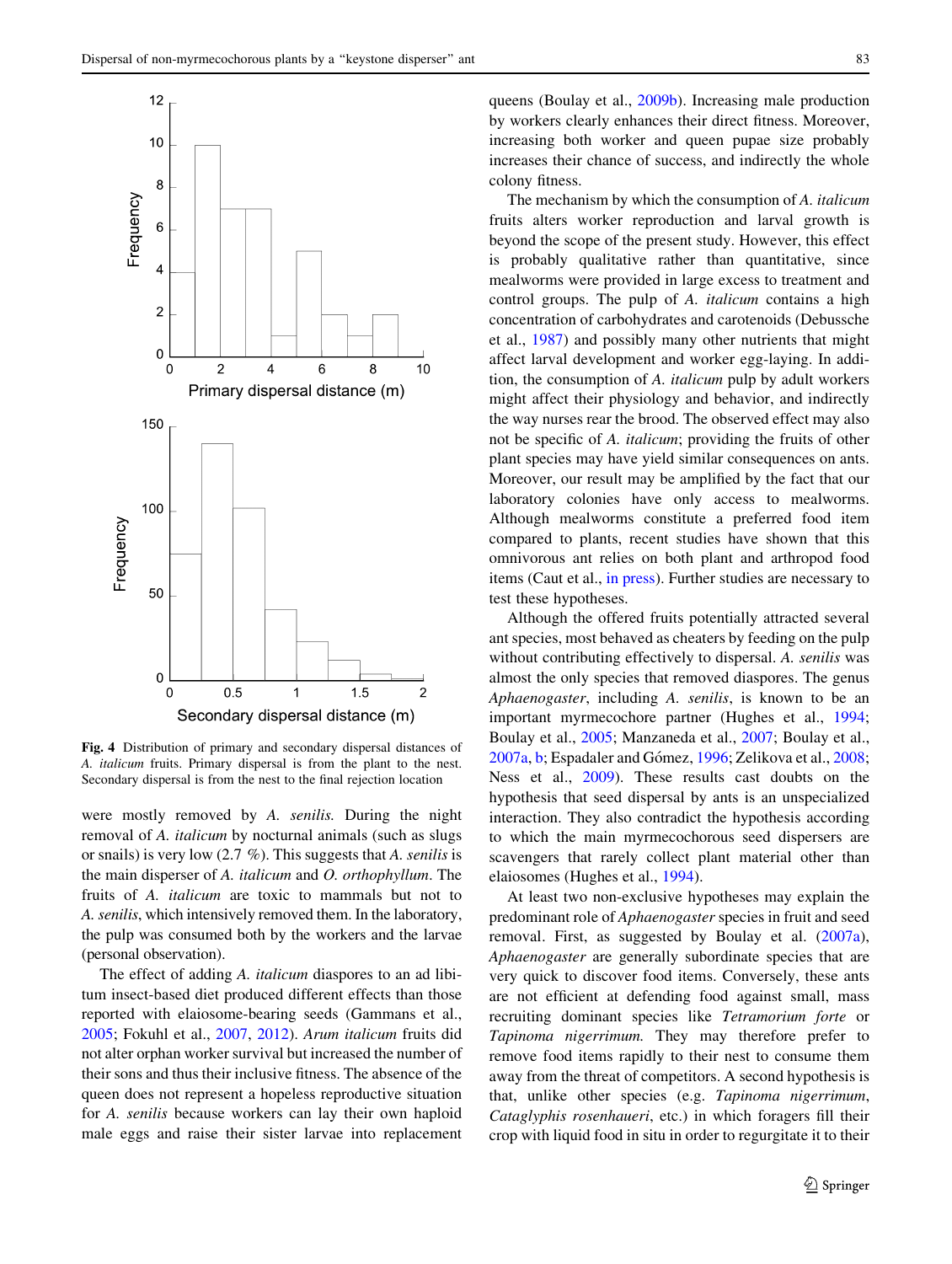<span id="page-9-0"></span>larvae once in the nest (Eisner, [1957\)](#page-10-0), Aphaenogaster workers are not capable of trophallaxis. Instead, they have to transport solid food items to the nest and then bring the larvae onto these items. In our lab experiment, we observed larvae feeding directly on the pulp of A. italicum although this could not be quantified. Interestingly, in the tropics, Ponerine ants are among the main secondary dispersers of fleshy fruits (Pizo and Oliveira, [1998;](#page-11-0) Fourcassie´ and Oliveira, [2002](#page-10-0); Passos and Oliveira, [2004\)](#page-11-0). Like Aphae nogaster, these species are not dominant and do not perform trophallaxis.

The benefit for plants of seed dispersal by ants depends on post-dispersal seed fate and on the number of seeds that are removed compared to annual crop size. Survival of antdispersed seeds was relatively high for the four plant species. Germination tests conducted on A. italicum resulted in a significantly lower germination rate of dispersed than nondispersed seeds in the laboratory but not in the field. This apparent discrepancy between field and laboratory results is difficult to explain and should be taken carefully, given the small sample size of non-dispersed seeds in the field. The presence of more pulp remaining on the dispersed seeds used in the field may have enhanced germination, thus reducing the difference with non-dispersed seeds. Although both tests suggested a lower germination rate for dispersed seeds of A. italicum, this rate was still relatively high  $(39 \pm 7 \%)$ . Such limited negative effect on germination rate may be compensated by advantages related to dispersal distance and deposition site. Primary dispersal allowed transporting most A. italicum fruits an average of 2–4 m away from the mother plant. This corresponds to the average foraging distance of A. senilis (Cerdá et al., [2009](#page-10-0)). This dispersal distance may be sufficient to promote the colonization of new habitats for small herbs like A. italicum but might not be relevant for shrubs whose fruits can be transported a 100 m by birds (Traveset, [1994](#page-11-0); Hulme, [1997](#page-10-0)). After they consumed the pulp, A. senilis scattered the seeds up to 2 m from their nest, which probably contributes to reduce intraspecific competition compared to non-dispersed seeds that remain clustered below the mother plant. Moreover, at our study site, A. italicum only grows in the shade of shrubs separated by low-vegetation gaps of only a few meters. A. senilis, which in summer also nests in the shade of shrubs, may allow seeds to cross these gaps to reach favorable habitats. Seeds rejected in the vicinity of the nest may also obtain nutrients favorable to their growth, as has been suggested for several myrmecochores (Manzaneda and Rey, [2012](#page-10-0)). However this hypothesis should be more rigorously tested.

From the ant perspective, the proportion of seeds in the diet was relatively high during the second half of the year. However, at that time ant foraging activity decreased dramatically and the absolute number of collected diaspores did not exceed 40 per day. This means that foragers from one nest could virtually remove all the fruits of a single spadix (up to 100; Méndez and Díaz, [2001\)](#page-11-0) in  $\lt$ 3 days. By contrast, for shrubs like P. lentiscus, ant impact may be negligible. Given a rough crop size estimate of 10,000 fruits per adult plant (Jordano, [1989](#page-10-0)), each colony of A. senilis is likely to remove at most 0.16 % of a plant crop per day.

To conclude, we have shown that dispersal of non-myrmecochorous plants by ants in Mediterranean habitats is an underappreciated phenomenon. Fleshy fruits are an important component of some ants' diet, but their contribution to seed dispersal may vary between plant species, depending on crop size. This emphasizes the variable degree of asymmetry in the interdependence between ants and plants. More generally, our results suggest that although plant rewards are apparently non-specific and could potentially attract a large variety of consumers, a few partners have a decisive impact on seed fate.

Acknowledgments We are grateful to Ana Carvajal for assistance in the laboratory and Dr Marcos Méndez for information on the biology of Arum italicum. Jacqueline Minett helped editing English. We are also grateful to Dr Elena Angulo, Prof Johan Billen and two anonymous reviewers for greatly improving the manuscript. This work was funded by MICINN and FEDER (projects CGL2009-12472 to RB and CGL2009-09690 to XC) and MICINN (project CONSOLIDER-MONTES CSD2008-00040 to RB and XC); AB thanks the Consejería de Educación (Junta de Andalucía) for work leave. We thank the authorities of Doñana Natural Park for providing permits and facilities to conduct this study. All experiments comply with current Spanish legislation.

# References

- Alcántara J.M., Rey P.J., Manzaneda A.J., Boulay R., Ramírez J.M. and Fedriani J.M. 2007. Geographic variation in the adaptive landscape for seed size at dispersal in the myrmecochorous Helleborus foetidus. Evol. Ecol. 21: 411-430
- Aranda-Rickert A. and Fracchia S. 2011. Pogonomyrmex cunicularius as the keystone disperser of elaiosome-bearing Jatropha excisa seeds in semi-arid Argentina. Entomol. Exp. Appl. 139: 91-102
- Aronne G. and Wilcock C.C. 1994. First evidence of myrmecochory in fleshy fruited shrubs of the Mediterranean region. New Phytol. 127: 781-788
- Bas J.M., Oliveras J. and Gomez C. 2009. Myrmecochory and shortterm seed fate in Rhamnus alaternus: ant species and seed characteristics. Acta Oecol. 35: 380-384
- Beattie A. and Hughes L. 2002. Ant-plant interactions. In: Plant Animal Interactions (Herrera C.M. and Pellmyr O., Eds). Blackwell Science, Oxford. pp 221-235
- Böhning-Gaese K., Gaese B. and Rabemanantsoa S.B. 1999. Importance of primary and secondary seed dispersal in the malagasy tree Commiphora guillaumini. Ecology 80: 821-832
- Bond W.J. and Slingsby P. 1984. Collapse of an ant-plant mutualism: the Argentine ant (Iridomyrmex humilis) and myrmecochorous Proteaceae. Ecology 65: 1031-1037
- Bono J.M. and Heithaus E.R. 2002. Sex ratios and the distribution of elaiosomes in colonies of the ant, Aphaenogaster rudis. Insect. Soc. 49: 320-325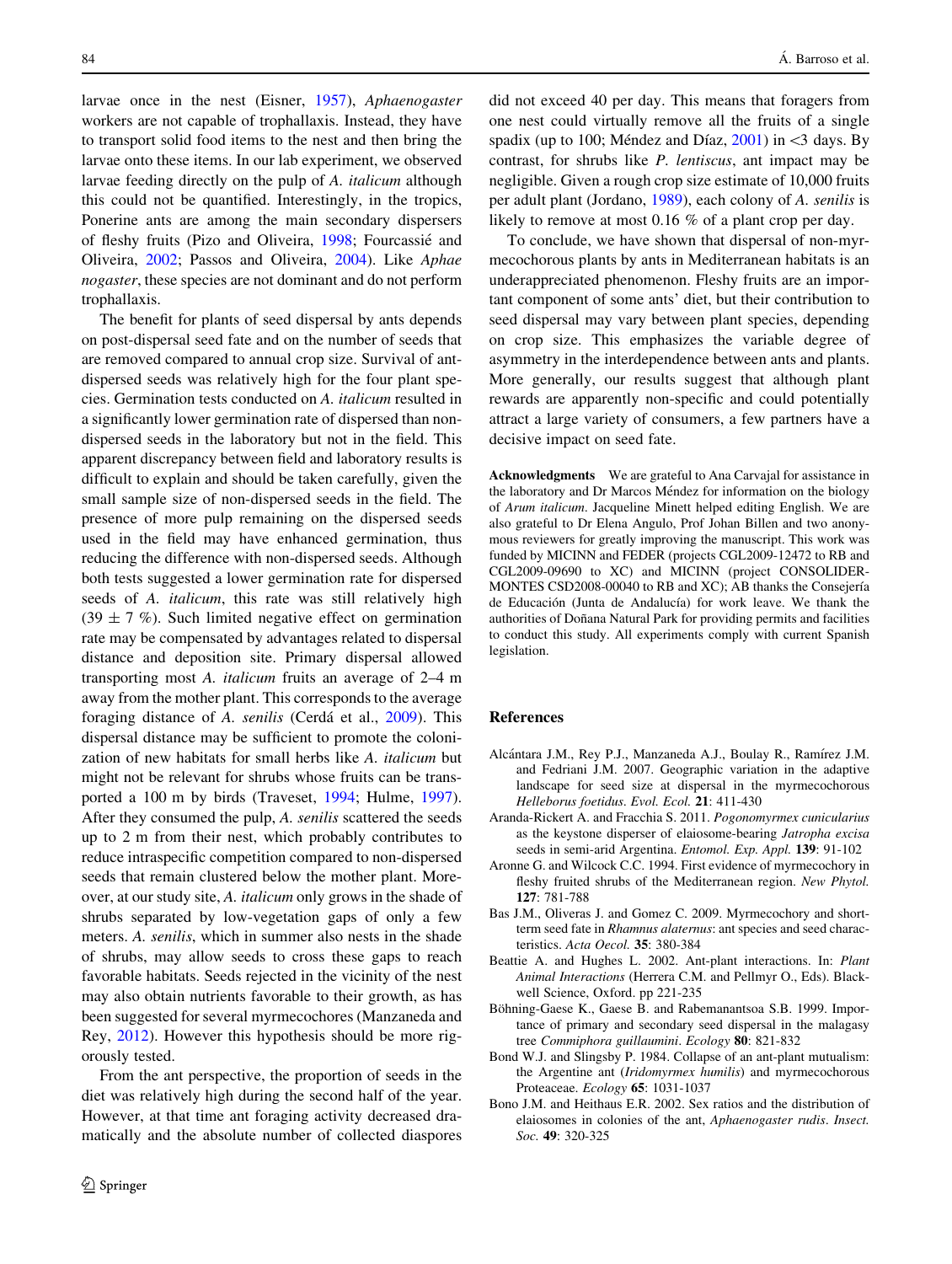- <span id="page-10-0"></span>Boulay R., Fedriani J.M., Manzaneda A.J. and Cerdá X. 2005. Indirect effects of alternative food resources in an ant-plant interaction. Oecologia 144: 72-79
- Boulay R., Coll-Toledano J. and Cerdá X. 2006. Geographic variations in Helleborus foetidus elaiosome lipid composition: implications for dispersal by ants Chemoecology 16: 1-7
- Boulay R., Carro F., Soriguer R. and Cerdá X. 2007a. Synchrony between fruit maturation and effective disperser's foraging activity increases seed protection against seed predators. Proc. R. Soc. B 274: 2515-2522
- Boulay R., Coll-Toledano J., Manzaneda J.A. and Cerdá X. 2007b. Geographic variations in seed-dispersal by ants: are plant and seed traits decisive? Naturwissenschaften 94: 242-246
- Boulay R., Hefetz A., Cerdá X., Devers S., Francke W., Twele R. and Lenoir A. 2007c. Production of sexuals in a fission-performing ant: dual effects of queen pheromones and colony size. Behav. Ecol. Sociobiol. 61: 1531-1541
- Boulay R., Carro F., Soriguer R. and Cerdá X. 2009a. Small-scale indirect effects determine the outcome of a tripartite plantdisperser-granivore interaction. Oecologia 161: 529-537
- Boulay R., Cerdá X., Fertin A., Ichinose K. and Lenoir A. 2009b. Brood development into sexual females depends on the presence of a queen but not on temperature in an ant dispersing by colony fission, Aphaenogaster senilis. Ecol. Entomol. 34: 595-602
- Brew C.R., O'Dowd D.J. and Rae I.D. 1989. Seed dispersal by ants: behaviour-releasing compounds in elaiosomes. Oecologia 80: 490-497
- Bronstein J.L. 1994. Our current understanding of mutualism. Q. Rev. Biol. 69: 31-51
- Caut S., Barroso A., Amor F. Cerda´ X. and Boulay R. in press. A year in an ant's life: opportunism and seasonal variation in the foraging ecology of Aphaenogaster senilis Ecoscience
- Cerda´ X., Angulo E., Boulay R. and Lenoir A. 2009. Individual and collective foraging decisions: a field study of worker recruitment in the gypsy ant Aphaenogaster senilis. Behav. Ecol. Sociobiol. 63: 551-562
- Christianini A.V., Mayhé-Nunes A.J. and Oliveira P.S. 2007. The role of ants in the removal of non-myrmecochorous diaspores and seed germination in a Neotropical savanna. J. Trop. Ecol. 23: 343-351
- Christianini A.V. and Oliveira P.S. 2009. The relevance of ants as seed rescuers of a primarily bird-dispersed tree in the Neotropical cerrado savanna. Oecologia 160: 735-745
- Christianin V. and Oliveira P.S. 2010. Birds and ants provide complementary seed dispersal in a neotropical savanna J. Ecol. 98: 573-582
- Debussche M., Cortez J. and Rimbault I. 1987. Variation in fleshy fruit composition in the Mediterranean region: the importance of ripening season, life-form, fruit type and geo-graphical distribution. Oikos 49: 244-252
- Eisner T. 1957. A comparative morphological study of the proventriculus of ants (Hymenoptera: Formicidae). Bull. Mus. Comp. Zool. Harv. Coll. 116: 439-490
- Espadaler X. and Gómez C. 1996. Seed production, predation and dispersal in the Mediterranean myrmecochore Euphorbia characias (Euphorbiaceae). Ecography 19: 7-15
- Espadaler X. and Gómez C. 1997. Soil surface searching and transport of Euphorbia characias seeds by ants. Acta Oecol. 18: 39-46
- Fenner M. and Thompson K. 2004. The Ecology of Seeds. Cambridge University Press, Cambridge
- Fischer R.C., Ölzant S.M., Wanek W. and Mayer V. 2005. The fate of Corydalis cava elaiosomes within an ant colony of Myrmica rubra: elaiosomes are preferentially fed to larvae. Insect. Soc. 52: 55-62
- Fischer R.C., Richter A., Hadacek F. and Mayer V. 2008. Chemical differences between seeds and elaiosomes indicate an adaptation to nutritional needs of ants Oecologia 155: 539-547
- Fokuhl G., Heinze J. and Poschlod P. 2007. Colony growth in Myrmica rubra with supplementation of myrmecochorous seeds Ecol. Res. 22: 845-847
- Fokuhl G., Heinze J. and Poschlod P. 2012. Myrmecochory by small ants - Beneficial effects through elaiosome nutrition and seed dispersal. Acta Oecol. 38: 71-76
- Fourcassie<sup>T</sup> V. and Oliveira P.S. 2002. Foraging ecology of the giant Amazonian ant Dinoponera gigantea (Hymenoptera, Formicidae, Ponerinae): activity schedule, diet and spatial foraging patterns. J. Nat. Hist. 18: 2211-2227
- Gammans N., Bullock J.M. and Schönrogge K. 2005. Ant benefits in a seed dispersal mutualism. Oecologia 146: 43-49
- Giladi I. 2006. Choosing benefits or partners: a review of the evidence for the evolution of myrmecochory. Oikos 112: 481-492
- Gorb E. and Gorb S. 2003. Seed Dispersal by Ants in a Deciduous Forest Ecosystem. Kluwer, Dordrecht
- Gove A.D., Majer J.D. and Dunn R.R. 2007. A keystone ant species promotes seed dispersal in a ''diffuse'' mutualism. Oecologia 153: 687-697
- Grooms L. 2006. The pros and cons of TZ testing. Seed Today 10: 58-60
- Heithaus E.R. 1981. Seed predation by rodents on 3 ant-dispersed plants. Ecology 62: 136-145
- Herrera C.M. 1989. Frugivory and seed dispersal by carnivorous mammals and associated fruit characteristics, in undisturbed Mediterranean habitats. Oikos 55: 250-262
- Herrera C.M. 1995. Plant-vertebrate seed dispersal systems in the Mediterranean: ecological, evolutionary, and historical determinants. Annu. Rev. Ecol. Syst. 26: 705-727
- Herrera C.M. 2001. Dispersión de semillas por animales en el Mediterráneo: ecología y evolución. In: Ecosistemas mediterráneos. Anaîlisis funcional (Zamora R. and Pugnaire F.I., Eds). CSIC - Asociación Española de Ecología. Madrid, Spain, pp 125-152
- Herrera C.M. 2002. Seed dispersal by vertebrates. In: Plant–Animal Interactions (Herrera C.M. and Pellmyr O., Eds). Blackwell, Oxford, pp 185-208
- Horvitz C.C. and Schemske D.W. 1986. Seed dispersal of a Neotropical myrmecochore: variation in removal rates and dispersal distance. Biotropica 18: 319-323
- Hughes L. and Westoby M. 1992. Fate of seeds adapted for dispersal by ants in Australian sclerophyll vegetation. Ecology 73: 1285- 1299
- Hughes L., Westoby M. and Jurado E. 1994. Convergence of elaiosomes and insect prey: evidence from ant foraging behavior and fatty acid composition. Funct. Ecol. 8: 358-365
- Hulme P. 1997. Post-dispersal seed predation and the establishment of vertebrate dispersed plants in Mediterranean scrublands. Oecologia 111: 91-98
- Janzen D.H. 1983. Seed and pollen dispersal by animals: convergence in the ecology of contamination and sloppy harvest. Biol. J. Linn. Soc. 20: 103-113
- Jordano P. 1989. Pre-dispersal biology of Pistacia lentiscus (Anacardiaceae): cumulative effects on seeds removal by birds. Oikos 55: 375-386
- Jordano P. 1995. Angiosperm fleshy fruits and seed dispersers: a comparative analysis of adaptation and constraints in plant– animal interactions. Am. Nat. 145: 163-191
- Lubertazzi D., Lubertazzi M.A.A., McCoy N., Gove A.D., Majer J.D. and Dunn R.R. 2010. The ecology of a keystone seed disperser, the ant Rhytidoponera violacea. J. Insect. Sc. 10: 158
- Manzaneda A.J., Rey P. and Boulay R. 2007. Geographic and temporal variations in the ant–seed dispersal assemblage of the perennial herb Helleborus foetidus. Biol. J. Linn. Soc. 92: 135-150
- Manzaneda A.J. and Rey P.J. 2012. Geographical and interspecific variation and the nutrient-enrichment hypothesis as an adaptive advantage of myrmecochory. Ecography 35: 322-332